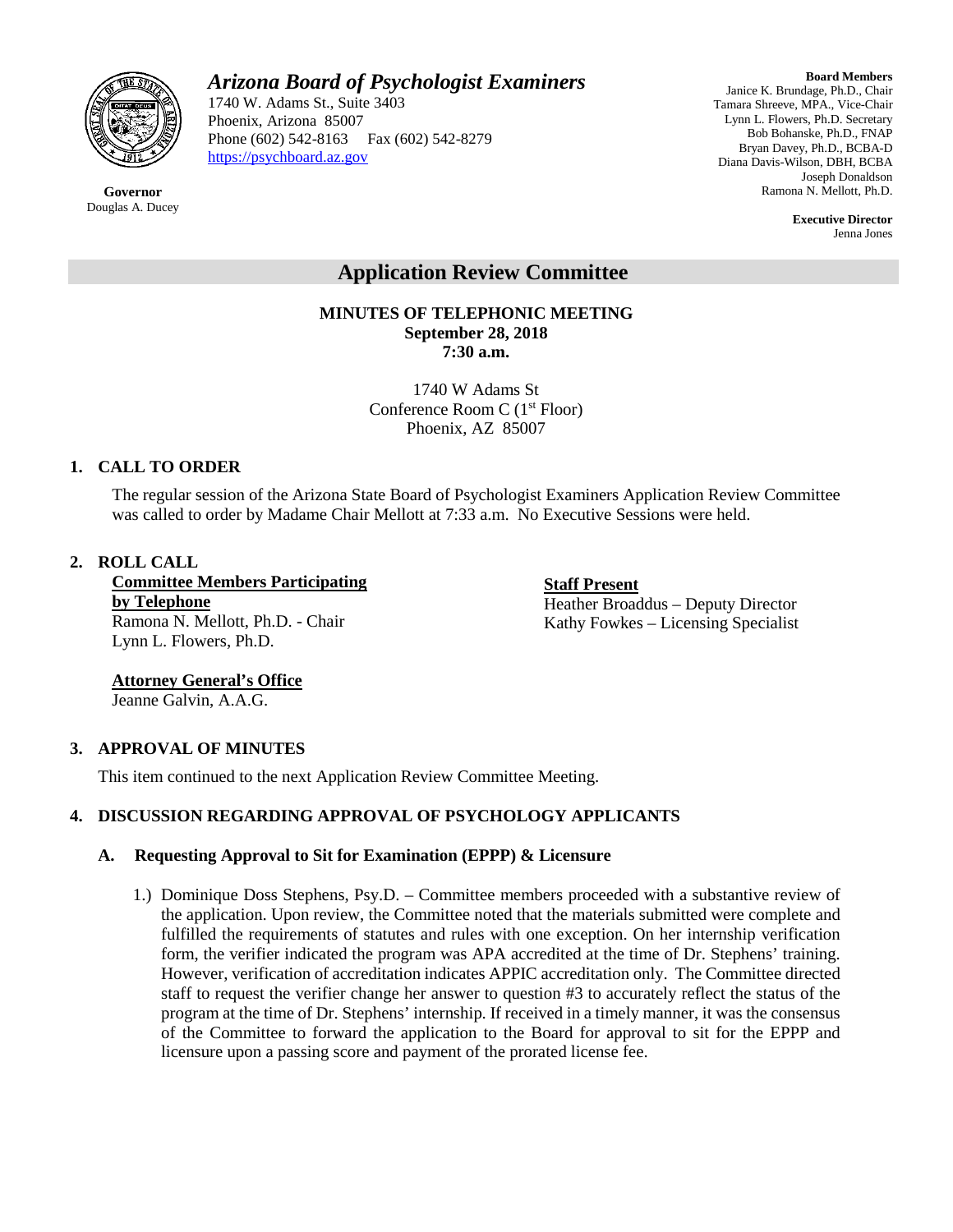- **1)** Ester Stevens, Psy.D. Committee members proceeded with a substantive review of the application. Upon review, the Committee noted that the materials submitted were complete and fulfilled the requirements of statutes and rules. It was the consensus of the Committee to move Dr. Stevens' application to the Board for approval to sit for the EPPP and licensure upon a passing score and payment of the prorated license fee.
- **2)** Joel Gaffney, Ph.D. Committee members proceeded with a substantive review of the application. Upon review, the Committee noted that the materials submitted were complete and fulfilled the requirements of statutes and rules. It was the consensus of the Committee to move Dr. Gaffney's application to the Board for approval to sit for the EPPP and licensure upon a passing score and payment of the prorated license fee.
- **3)** Michael Brower, Psy.D. Committee members proceeded with a substantive review of the application. Upon review, the Committee noted that the materials submitted were complete and fulfilled the requirements of statutes and rules. It was the consensus of the Committee to move Dr. Brower's application to the Board for approval to sit for the EPPP and licensure upon a passing score and payment of the prorated license fee.
- **4)** Vera Kurzkurt, Psy.D. Committee members proceeded with a substantive review of the application. Upon review, the Committee noted that the materials submitted were complete and fulfilled the requirements of statutes and rules. It was the consensus of the Committee to move Dr. Kurzkurt's application to the Board for approval to sit for the EPPP and licensure upon a passing score and payment of the prorated license fee

**MOTION**: Dr. Mellott moved to forward the applications of Ester Stevens, Psy.D., Joel Gaffney, Ph.D., Michael Brower, Psy.D., and Vera Kurzkurt, Psy.D. to the Board for approval to sit for the EPPP and licensure upon a passing score and payment of the prorated license fee, and upon receipt of the corrected verification form, to move forward the application of Dominique Doss Stephens, Psy.D. to the Board for approval to sit for the EPPP and licensure upon a passing score and payment of the prorated license fee. Dr. Flowers seconded.

**VOICE VOTE**: The motion carried 2-0.

# **B. Requesting Approval for Licensure by Waiver**

- 1) David Ben Denny, Psy.D. Committee members proceeded with a substantive review of the application. Upon review, the Committee noted that the materials submitted were complete and fulfilled the requirements of statutes and rules. It was the consensus of the Committee to move Dr. Denny's application to the Board for approval of licensure upon payment of the prorated license fee.
- **2)** Elizabeth Bacon, Ph.D. Committee members proceeded with a substantive review of the application. Upon review, the Committee noted that Dr. Bacon's coursework in the areas of ethics, assessment and treatment modalities may not meet the requirements of A.R.S. §32-2071(A)(4). The Committee also noted her internship training plan did not appear to be in the file, but was later identified in the scan and reviewed by Dr. Mellott. It was the consensus of the Committee to request additional information from Dr. Bacon regarding the deficiencies in her application as discussed, including a copy of the syllabus for each course in the areas noted by the Committee.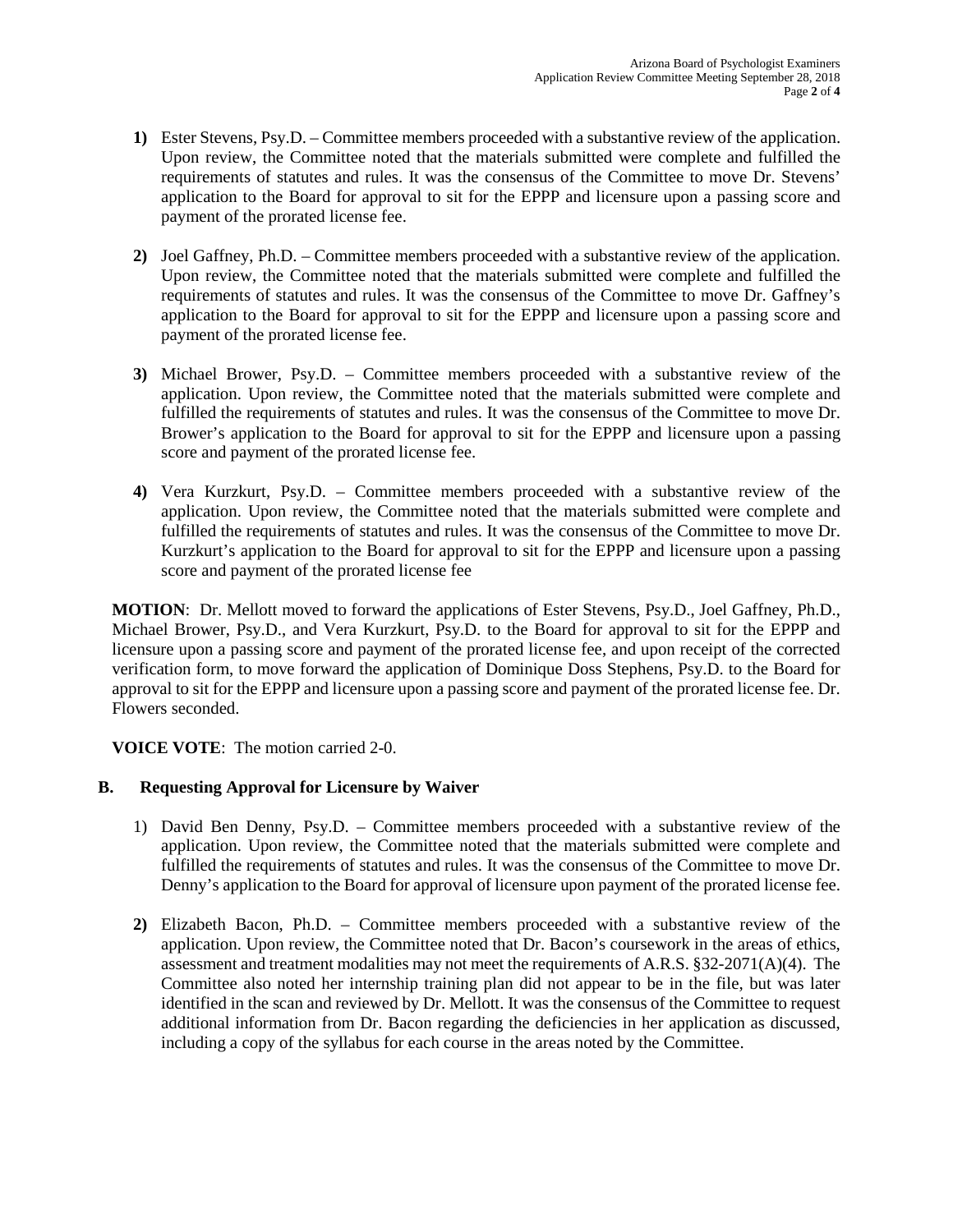**3)** Jennifer Krug, Ph.D. – Committee members proceeded with a substantive review of the application. Upon review, the Committee noted that the California exam listed in the Core Requirements for Dr. Krug's ethics coursework did not meet the requirement of A.R.S.  $\S$ 32-2071(A)(4)(a). It was the consensus of the Committee to request additional information from Dr. Krug regarding how she met the requirements in the content area of scientific and professional ethics and standards in psychology.

**MOTION**: Dr. Mellott moved to forward the application of David Ben Denny, Psy.D. to the Board for review and approval of licensure upon payment of the pro-rated licensure fee, and to request additional information as discussed from Elizabeth Bacon, Ph.D. and Jennifer Krug, Ph.D. Dr. Flowers seconded.

**VOICE VOTE**: Motion carried 2-0.

## **C. Requesting Approval for Licensure by Credential**

- **1)** Denise Reeves, Psy.D. **–** Committee members proceeded with a substantive review of the application. Upon review, the Committee noted that the materials submitted were complete and fulfilled the requirements of statutes and rules. It was the consensus of the Committee to move Dr. Reeves' application to the Board for approval of licensure upon payment of the prorated license fee.
- **2)** Paul Nussbaum, Ph.D. **–** Committee members proceeded with a substantive review of the application. Upon review, the Committee noted that the materials submitted were complete and fulfilled the requirements of statutes and rules. It was the consensus of the Committee to move Dr. Nussbaum's application to the Board for approval of licensure upon payment of the prorated license fee.
- **3)** Timothy L. Sams, Ph.D. **–** Committee members proceeded with a substantive review of the application. Upon review, the Committee noted that the materials submitted were complete and fulfilled the requirements of statutes and rules. It was the consensus of the Committee to move Dr. Sams' application to the Board for approval of licensure upon payment of the prorated license fee

**MOTION**: Dr. Mellott moved to forward the applications of Denise Reeves, Psy.D., Paul Nussbaum, Ph.D. and Timothy L. Sams, Ph.D. to the Board for review and approval of licensure upon payment of the pro-rated licensure fee. Dr. Flowers seconded.

**VOICE VOTE**: Motion carried 2-0.

# **D. Requesting Approval for EPPP and Temporary Licensure**

**1)** Tatiana Fedotova-Klinger, Psy.D. – Dr. Fedotova-Klinger was present by phone. Committee members proceeded with a substantive review of the application. Upon review, the Committee noted that Action was taken against Dr. Fedotova-Klinger's license/certification by another Board and the Action was terminated in January 2018. Dr. Fedotova-Klinger answered the Committee's questions regarding the Action. The Committee noted the materials submitted were complete and fulfilled the requirements of statutes and rules. It was the consensus of the Committee to move Dr. Fedotova-Klinger's application to the Board for approval to sit for the EPPP and temporary licensure upon payment of the temporary license fee.